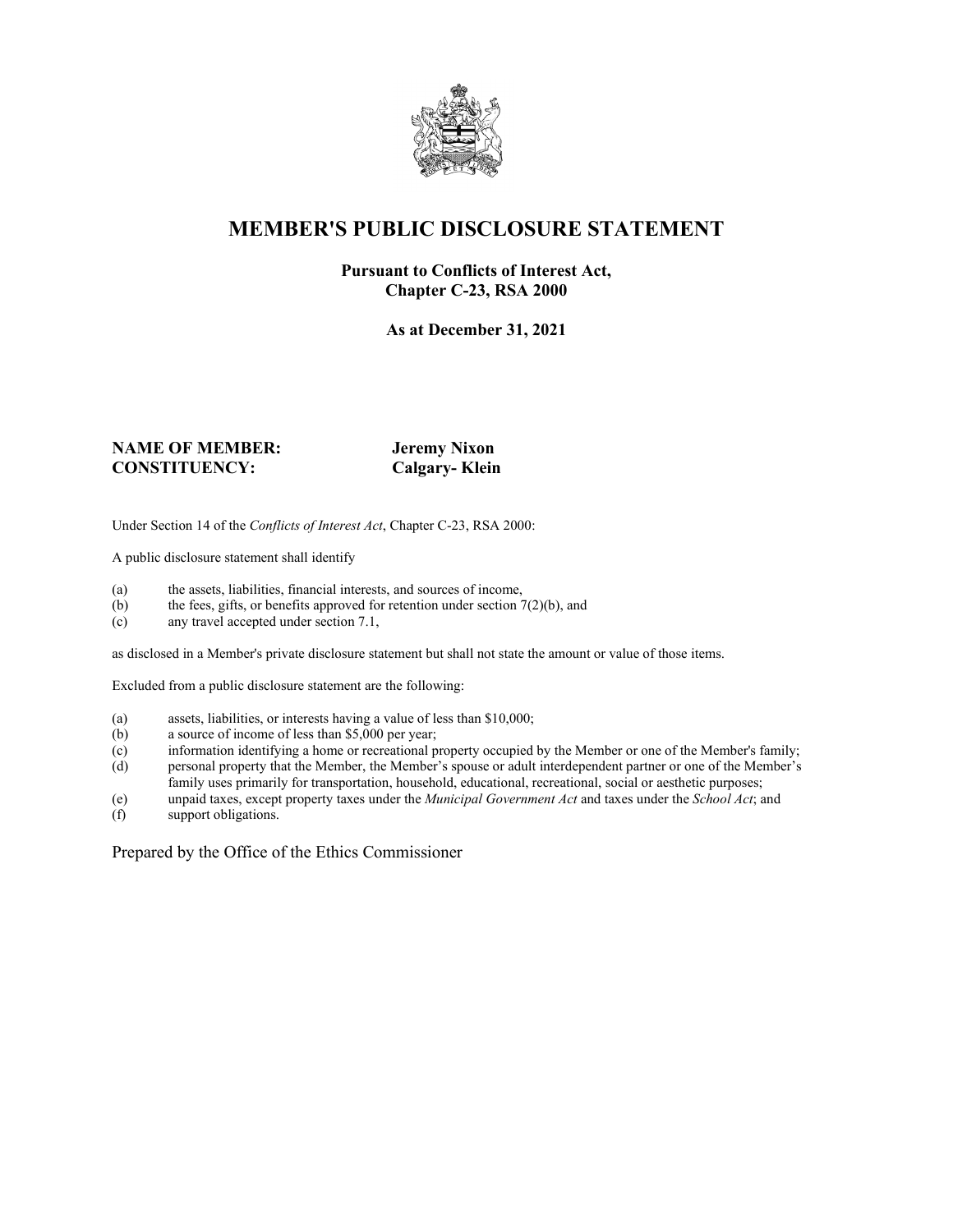### **PUBLIC DISCLOSURE STATEMENT FOR Jeremy Nixon**

### **FORM 1: MEMBER (Jeremy Nixon)**

| <b>INCOME</b>                                                                                   |                                                                                                                |  |
|-------------------------------------------------------------------------------------------------|----------------------------------------------------------------------------------------------------------------|--|
| <b>Source</b>                                                                                   | <b>Nature of Income</b>                                                                                        |  |
| <b>Province of Alberta</b>                                                                      | <b>MLA</b> Indemnity                                                                                           |  |
| <b>Rental Properties</b>                                                                        | Rental Income                                                                                                  |  |
| <b>ASSETS</b>                                                                                   |                                                                                                                |  |
| <b>Real Property</b>                                                                            | Primary Residence<br><b>Secondary Residence</b><br>Rental Properties: Calgary (2)                              |  |
| <b>Bank, Trust Company or Other Financial</b><br><b>Institution</b>                             | <b>BMO</b>                                                                                                     |  |
| <b>Publicly Traded Securities (stocks and bonds)</b><br>and Registered Retirement Savings Plans | RRSP: BMO Dividend Fund; BMO U.S.<br>Dividend Fund, BMO U.S. Equity ETF Fund,<br><b>BMO Global Equity Fund</b> |  |
| <b>Canada Savings Bonds, Guaranteed</b><br><b>Investment Certificates</b>                       | n/a                                                                                                            |  |
| <b>Mutual Funds</b>                                                                             | n/a                                                                                                            |  |
| <b>Annuities and Life Insurance Policies</b>                                                    | London Life, MLA Group Plan                                                                                    |  |
| <b>Pension Rights</b>                                                                           | Boys and Girls Clubs of Calgary, The Mustard<br>Seed Calgary                                                   |  |
| <b>Other Assets</b>                                                                             | n/a                                                                                                            |  |
| <b>Gifts and Personal Benefits</b>                                                              | n/a                                                                                                            |  |
| <b>Travel on Non-commercial Aircraft</b>                                                        | n/a                                                                                                            |  |
| <b>LIABILITIES</b>                                                                              |                                                                                                                |  |
| <b>Mortgages</b>                                                                                | <b>BMO</b>                                                                                                     |  |
| <b>Loans or Lines of Credit</b>                                                                 | <b>BMO</b>                                                                                                     |  |
| <b>Guarantees</b>                                                                               | n/a                                                                                                            |  |
| Other                                                                                           | n/a                                                                                                            |  |
| <b>FINANCIAL INTERESTS</b>                                                                      |                                                                                                                |  |
| n/a                                                                                             |                                                                                                                |  |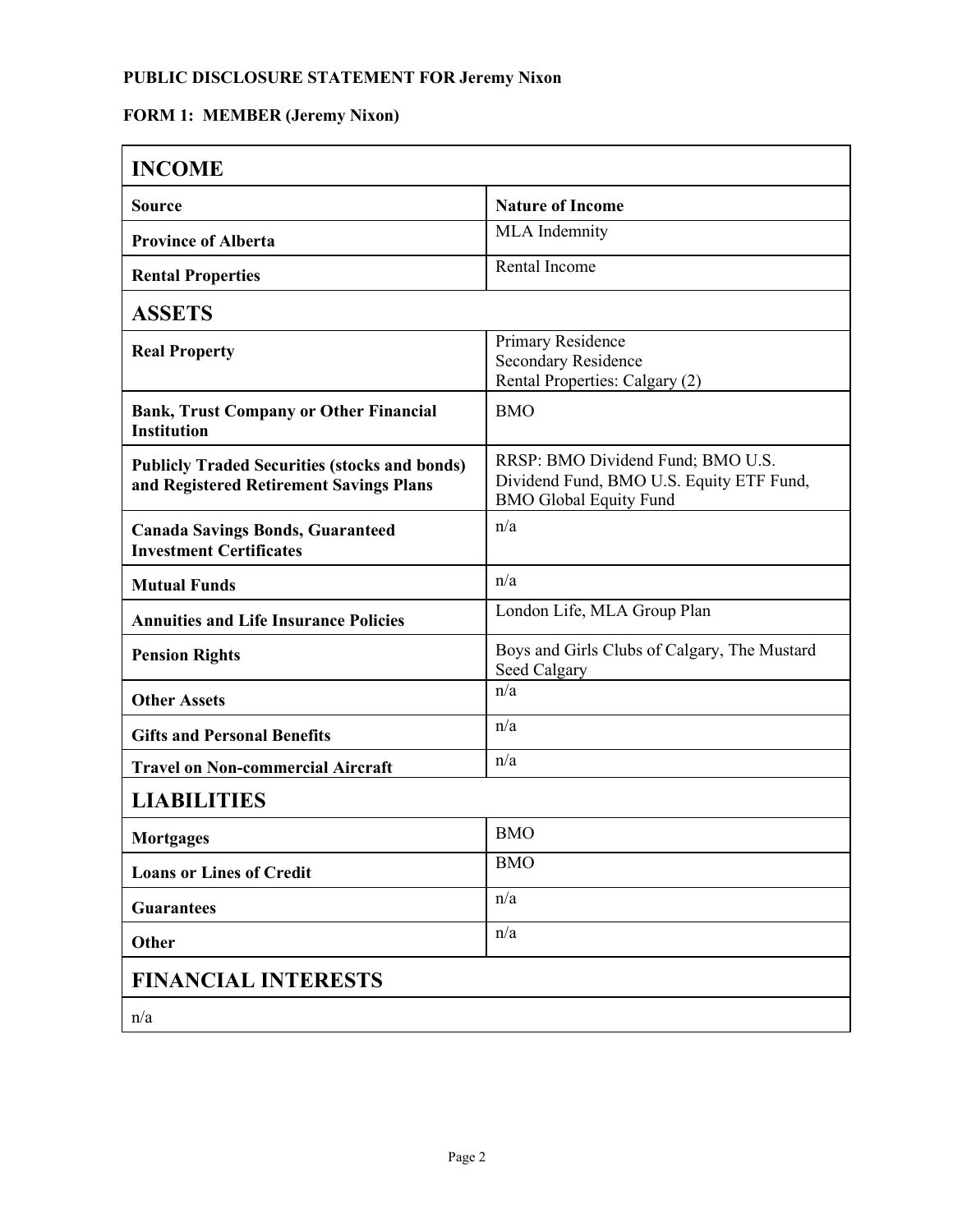## **PUBLIC DISCLOSURE STATEMENT FOR Jeremy Nixon**

#### **FORM 2: MEMBER'S SPOUSE/ADULT INTERDEPENDENT PARTNER (Anita Nixon)**

| <b>INCOME</b>                                                                                   |                          |  |
|-------------------------------------------------------------------------------------------------|--------------------------|--|
| <b>Source</b>                                                                                   | <b>Nature of Income</b>  |  |
| Employment                                                                                      | <b>Employment Income</b> |  |
| <b>ASSETS</b>                                                                                   |                          |  |
| <b>Real Property</b>                                                                            | Joint with Spouse        |  |
| <b>Bank, Trust Company or Other Financial</b><br><b>Institution</b>                             | Joint with Spouse        |  |
| <b>Publicly Traded Securities (stocks and bonds)</b><br>and Registered Retirement Savings Plans | n/a                      |  |
| <b>Canada Savings Bonds, Guaranteed</b><br><b>Investment Certificates</b>                       | n/a                      |  |
| <b>Mutual Funds</b>                                                                             | n/a                      |  |
| <b>Annuities and Life Insurance Policies</b>                                                    | London Life              |  |
| <b>Pension Rights</b>                                                                           | The Mustard Seed Calgary |  |
| <b>Other Assets</b>                                                                             | n/a                      |  |
| <b>Gifts and Personal Benefits</b>                                                              | n/a                      |  |
| <b>LIABILITIES</b>                                                                              |                          |  |
| <b>Mortgages</b>                                                                                | Joint with Spouse        |  |
| <b>Loans or Lines of Credit</b>                                                                 | n/a                      |  |
| <b>Guarantees</b>                                                                               | n/a                      |  |
| Other                                                                                           | n/a                      |  |
| <b>FINANCIAL INTERESTS</b>                                                                      |                          |  |
| n/a                                                                                             |                          |  |